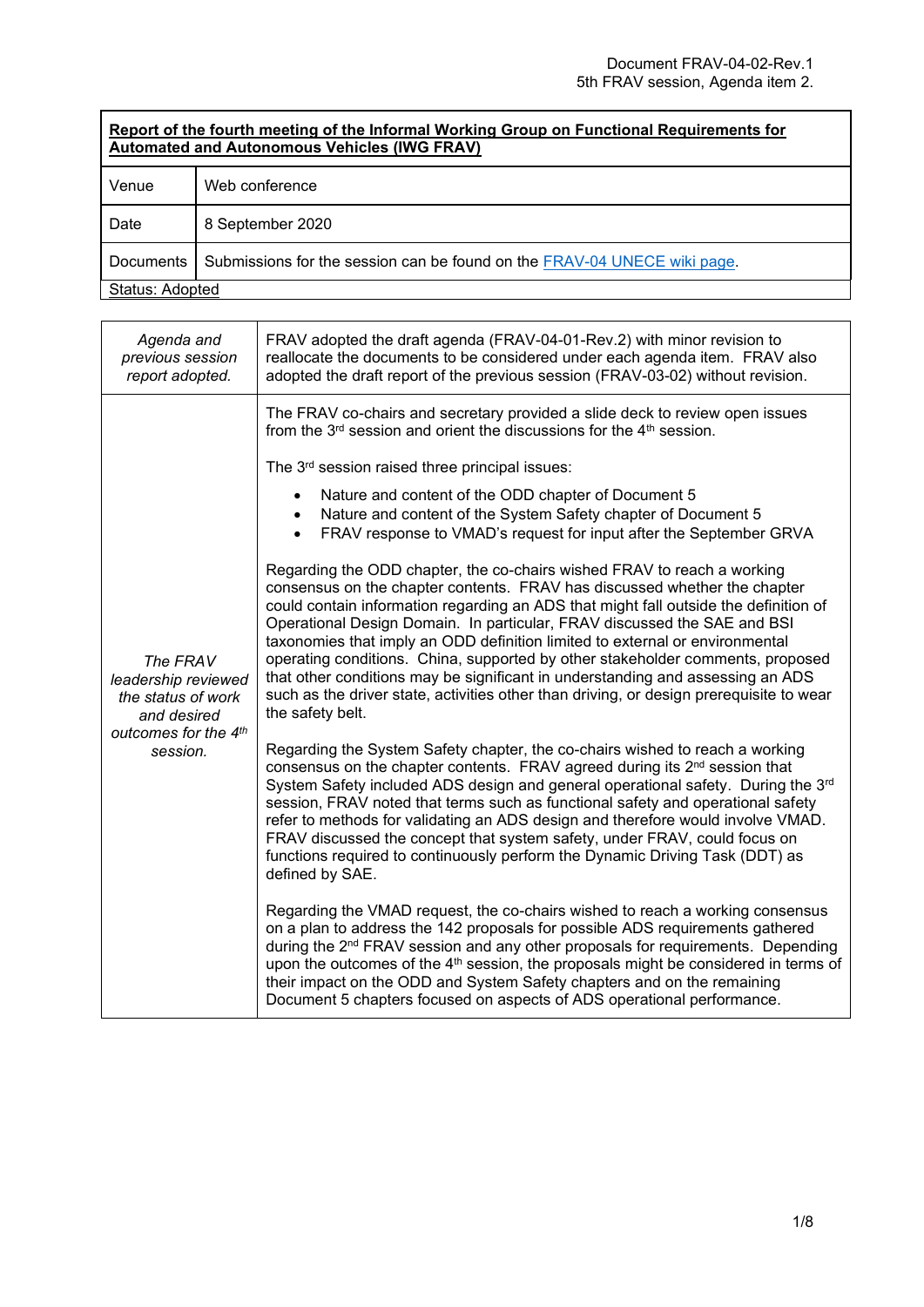|                                                                                                                                                                  | The co-chair from the United States of America opened the discussion on the ODD<br>chapter. The co-chair asked FRAV to consider two main points:                                                                                                                                                                                                                                                                                                                                                                                         |
|------------------------------------------------------------------------------------------------------------------------------------------------------------------|------------------------------------------------------------------------------------------------------------------------------------------------------------------------------------------------------------------------------------------------------------------------------------------------------------------------------------------------------------------------------------------------------------------------------------------------------------------------------------------------------------------------------------------|
|                                                                                                                                                                  | Whether FRAV agreed that the "ODD chapter" could include additional<br>$\bullet$<br>items that may be required in a manufacturer description of an ADS and its<br>feature(s), and                                                                                                                                                                                                                                                                                                                                                        |
|                                                                                                                                                                  | Whether FRAV wished to change the chapter and/or the definition of ODD<br>$\bullet$<br>during the session.                                                                                                                                                                                                                                                                                                                                                                                                                               |
| FRAV agreed to<br>conserve the<br>current ODD                                                                                                                    | OICA stressed the importance of providing clear and harmonized guidelines for the<br>description of an ODD based upon existing standards and other literature.                                                                                                                                                                                                                                                                                                                                                                           |
|                                                                                                                                                                  | SAFE noted the importance of the word "design" in ODD and the intent of an ODD<br>description to enable a manufacturer to articulate the specifications to which the<br>ADS was designed. In this regard, Document 5 could use a different term if needed<br>to ensure that the descriptions provide the information required by safety<br>authorities.                                                                                                                                                                                  |
| definition while<br>allowing for<br>additional items<br>under the chapter                                                                                        | The US co-chair stated that the descriptions should cover information that<br>governments may require manufacturers to provide which could include<br>requirements related to the ADS design.                                                                                                                                                                                                                                                                                                                                            |
| as warranted.<br>The "ODD chapter"<br>will serve to record<br>consensus on<br>requirements for<br>manufacturer<br>descriptions of an<br>ADS and its<br>features. | SAE submitted that FRAV seems to agree that Document 5 should use the<br>generally accepted definition of ODD under established standards while allowing for<br>the possibility of other constraints or elements that governments may wish to<br>establish under regulatory requirements.                                                                                                                                                                                                                                                |
|                                                                                                                                                                  | The Netherlands suggested that the diagram prepared by Germany during the<br>earlier exchange of information regarding whether an ADS may have more than<br>one ODD may be useful in illustrating that ADS features have different ODD and<br>other design constraints (reproduced for convenience as document FRAV-04-16).                                                                                                                                                                                                              |
|                                                                                                                                                                  | FRAV agreed to conserve the definition of ODD used in Document 5 (FRAV-03-05-<br>Rev.1) while accepting that additional elements for manufacturer descriptions of an<br>ADS may be added under this ODD chapter. FRAV understands ODD as capturing<br>external vehicle conditions. As FRAV considers ADS requirements, the group can<br>reach decisions on elements for inclusion in the ODD chapter and the appropriate<br>placement of minimum requirements related to ADS performance under ODD or<br>other conditions in Document 5. |
|                                                                                                                                                                  | As a result, FRAV confirmed that manufacturers will be required to provide<br>descriptions of an ADS and its features. The current ODD chapter will be used to<br>record FRAV consensus on any requirements related to manufacturer descriptions<br>of the ADS and its features, including items that FRAV may determine are outside<br>the scope of the ODD definition. FRAV will reconsider the chapter title and<br>structure before finalizing Document 5.                                                                           |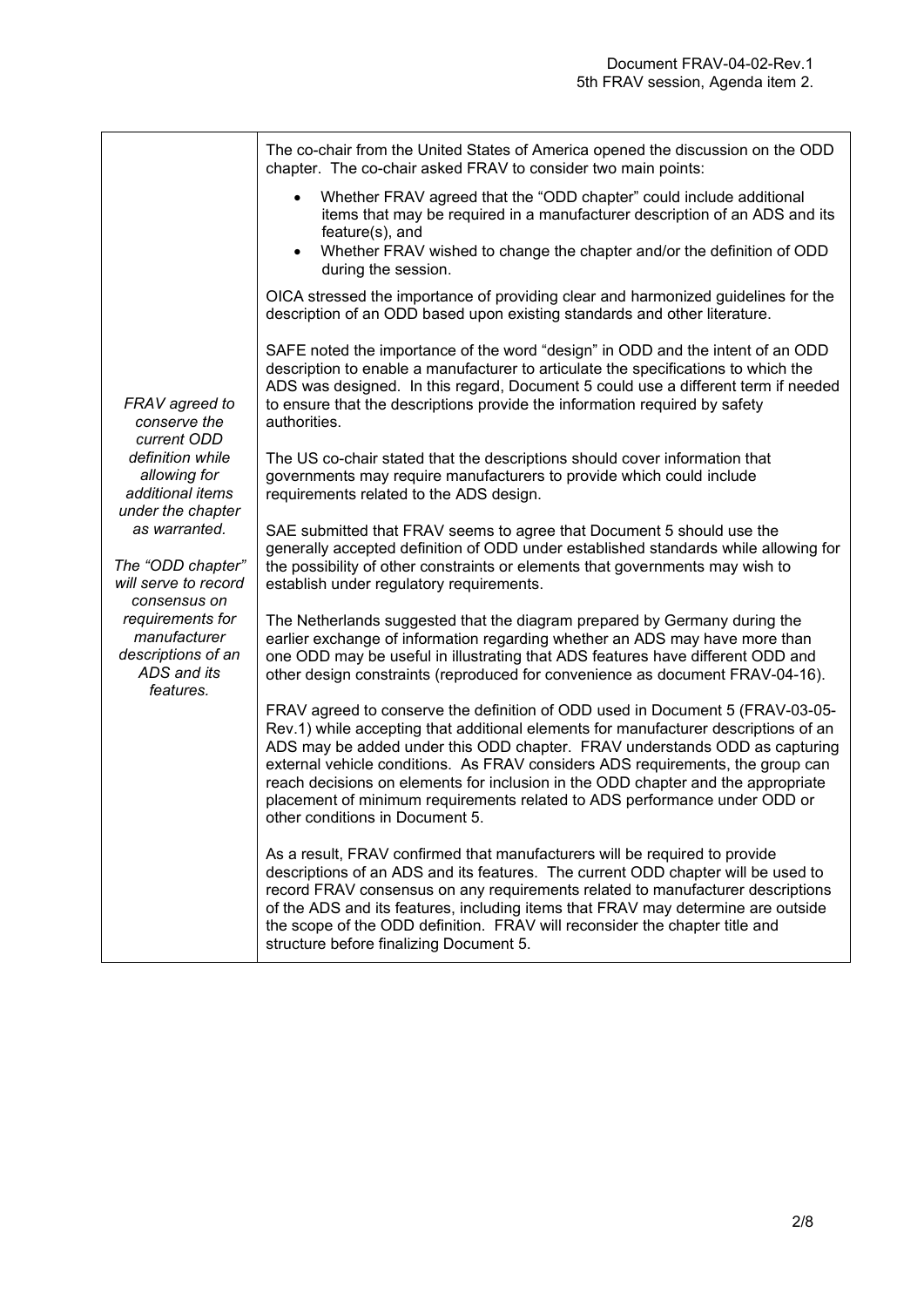|                                                                          | The US co-chair introduced the issues raised concerning the term "system safety"<br>and is significance to the FRAV mandate.                                                                                                                                                                                                                                                                                                                                                                                                                                                                                                                                                                                                                                                                                                  |
|--------------------------------------------------------------------------|-------------------------------------------------------------------------------------------------------------------------------------------------------------------------------------------------------------------------------------------------------------------------------------------------------------------------------------------------------------------------------------------------------------------------------------------------------------------------------------------------------------------------------------------------------------------------------------------------------------------------------------------------------------------------------------------------------------------------------------------------------------------------------------------------------------------------------|
|                                                                          | OICA-CLEPA presented a paper including definitions and views on the various<br>terms associated with this concept (FRAV-04-04). OICA-CLEPA noted current<br>definitions for ADS (hardware and software capable of performing the entire DDT)<br>and ADS feature (an application of ADS capabilities specific to an ODD), explaining<br>that the feature definition helps to derive the applicable requirements and traffic<br>scenarios. The paper defined ADS functions as referring to requisite ADS<br>capabilities necessary to perform the DDT within an ODD from which requirements<br>may also be derived.                                                                                                                                                                                                             |
| <b>FRAV</b> received<br>views on terms<br>related to "system<br>safety". | The paper proposed four categories of requirements: functional requirements,<br>functional safety requirements, operational requirements, and operational safety<br>requirements. OICA-CLEPA noted that functional and operational safety have<br>specific connotations related design considerations that should be taken into<br>account in the development of a system with regard to failures (such as under ISO<br>26262) and performance under normal operation (such as ISO 21448). Because<br>these aspects relate to the design phase of ADS, they would not be applicable to<br>the work under FRAV. OICA-CLEPA's position was that functional and operational<br>safety should be considered by VMAD such as done under UN Regulation No. 79.                                                                      |
| FRAV agreed on<br>the need to<br>differentiate                           | The remaining two areas (functional requirements and operational requirements)<br>would be addressed by FRAV. Functional requirements refer to requisite system<br>capabilities such as a requirement for driver monitoring or a sensor perception<br>range commensurate with the speed boundaries and stopping distances of the ADS<br>vehicle. Operational requirements refer to ADS feature behaviors such as driving<br>performance, interaction with other road users, HMI, transfer of control to the user,<br>or Minimal Risk Maneuver performance.                                                                                                                                                                                                                                                                    |
| between "functional<br>requirements" and<br>"functional safety".         | Therefore, system safety would provide the broadest description of the safety<br>requirements where functional and operational requirements would provide the<br>level of detail necessary to enable derivation of requirements specific to an ADS<br>and its features within an ODD. The functional and operational levels would be<br>broad enough to enable FRAV to define requirements under the different Document<br>5 chapters.                                                                                                                                                                                                                                                                                                                                                                                        |
|                                                                          | SAE interpreted the use of "system safety" under the AV Framework Document as<br>referring the accepted engineering term for optimizing safety by identifying and<br>eliminating risks. SAE argued against the use of "functional requirements" given<br>the confusion with the "functional safety" engineering method. SAE sees<br>meaningful distinctions between basic process requirements and ADS performance<br>requirements. SAE proposed a breakdown between process requirements (system<br>safety processes manufacturers use to ensure proper design and development)<br>and performance requirements that particular ADS and/or feature operating within<br>its ODD must satisfy. SAE interprets para. 9(f) of the AV Framework Document as<br>breaking down system safety into expected behavioral competencies. |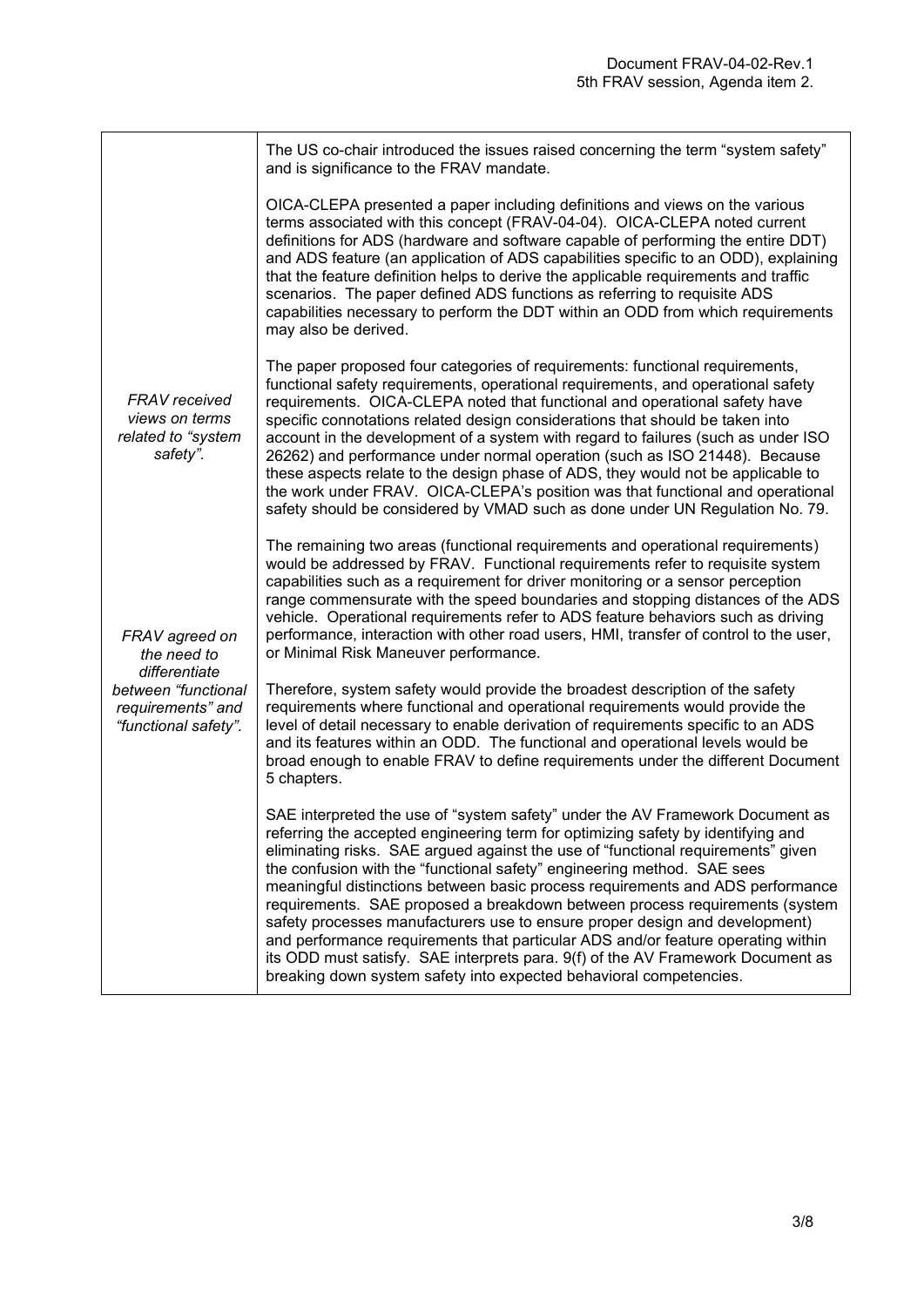| FRAV discussed<br>the use of terms<br>such as "functional<br>requirement",<br>"operational<br>requirement", and<br>"performance<br>requirement".<br>FRAV agreed that | The OICA-CLEPA and SAE input presented FRAV with two options for developing<br>Document 5 and individual requirements. OICA-CLEPA supported the<br>differentiation between functional requirements and functional safety because the<br>latter should be considered by VMAD and is already well understood under the ISO<br>standards. OICA-CLEPA stressed a need to have the levels of abstraction<br>regarding ADS, ADS features, and ADS functions and to differentiate functional<br>requirements from functional safety, suggesting that functional requirements and<br>operational requirements could be useful as headers when considering the<br>remaining chapters of Document 5. The European Commission supported the<br>OICA-CLEPA paper in terms of providing useful definitions for discussing aspects.<br>Responding to an EC request for clarification, SAE stated that a distinction between<br>functional requirements and operational requirements did not seem useful or to be<br>the intention of the AV Framework Document. SAE reiterated that para. 9(f)<br>provides the basis for functional requirements. SAE saw a more useful structure in<br>considering requirements for nominal behavior and behavior in critical or crash<br>situations (to address unexpected behavior of other road users). |
|----------------------------------------------------------------------------------------------------------------------------------------------------------------------|-------------------------------------------------------------------------------------------------------------------------------------------------------------------------------------------------------------------------------------------------------------------------------------------------------------------------------------------------------------------------------------------------------------------------------------------------------------------------------------------------------------------------------------------------------------------------------------------------------------------------------------------------------------------------------------------------------------------------------------------------------------------------------------------------------------------------------------------------------------------------------------------------------------------------------------------------------------------------------------------------------------------------------------------------------------------------------------------------------------------------------------------------------------------------------------------------------------------------------------------------------------------------------------------------------------------------------|
| "performance<br>requirement" more<br>accurately captured<br>its mandate.<br>Performance<br>requirements may<br>address ADS                                           | Based on the discussion, the US co-chair observed that the term "functional<br>requirements" as chosen for the group by WP.29 was perhaps not selected with a<br>specific technical engineering definition in mind. FRAV could as easily have been<br>called the "Performance Requirements for Automated Vehicles" group. FRAV, in<br>the co-chair's view, is mandated to develop performance requirements which may<br>in some cases address ADS functions.                                                                                                                                                                                                                                                                                                                                                                                                                                                                                                                                                                                                                                                                                                                                                                                                                                                                  |
| functions and<br>features.<br>The JRC urged<br><b>FRAV</b> to                                                                                                        | In response, OICA-CLEPA agreed that "performance requirements" highlights the<br>purpose of the group. SAE agreed that this different terminology might have been<br>more suitable. The SAE expert, drawing on his previous experience as a NHTSA<br>official, viewed performance requirements as measurable specifications as opposed<br>to process-related requirements. SAE noted that the VMAD Audit Pillar goes<br>heavily into assessing whether the processes used by the manufacturer in the ADS<br>development were appropriate. Performance requirements imply third-party testing<br>to determine compliance with measurable specifications.                                                                                                                                                                                                                                                                                                                                                                                                                                                                                                                                                                                                                                                                       |
| differentiate<br>between nominal<br>driving and<br>emergency/failure<br>situations in the<br>requirements.                                                           | The EC Joint Research Centre noted that VMAD is looking at direct test methods as<br>well as assessment of manufacturer documentation under the Audit Pillar. The<br>VMAD discussions have raised questions regarding the distinction between normal<br>ADS operations and performance in emergency or failure situations. It would be<br>useful for FRAV to consider how to make this distinction under the ADS<br>requirements. JRC has been discussing the use of on-road tests for normal<br>performance with emergency/failure situations addressed in track tests.                                                                                                                                                                                                                                                                                                                                                                                                                                                                                                                                                                                                                                                                                                                                                      |
| FRAV agreed to<br>remove the chapter<br>on "system safety"<br>from Document 5.                                                                                       | In response to the US co-chair's query regarding reporting on the discussion<br>conclusions, the FRAV secretary asked for confirmation that performance<br>requirements would cover all aspects, including ADS features and functions. If so,<br>the secretary asked whether this consensus should result in the deletion of a<br>chapter dedicated to "system safety".                                                                                                                                                                                                                                                                                                                                                                                                                                                                                                                                                                                                                                                                                                                                                                                                                                                                                                                                                       |
| FRAV agreed to<br>describe system<br>safety in terms of<br>the overall<br>objectives of<br>Document 5.                                                               | FRAV agreed that the chapter should be removed. However, FRAV agreed that<br>Document 5 should explain the decision given its prominence in the WP.29 AV<br>Framework Document, especially its use in the Annex in conjunction with the term<br>"Functional Safety". Document 5 should explain how "system safety" is generally<br>understood within the community of ADS developers. In addition, Document 5<br>should explain the overall goals of ADS system safety.                                                                                                                                                                                                                                                                                                                                                                                                                                                                                                                                                                                                                                                                                                                                                                                                                                                       |

**r**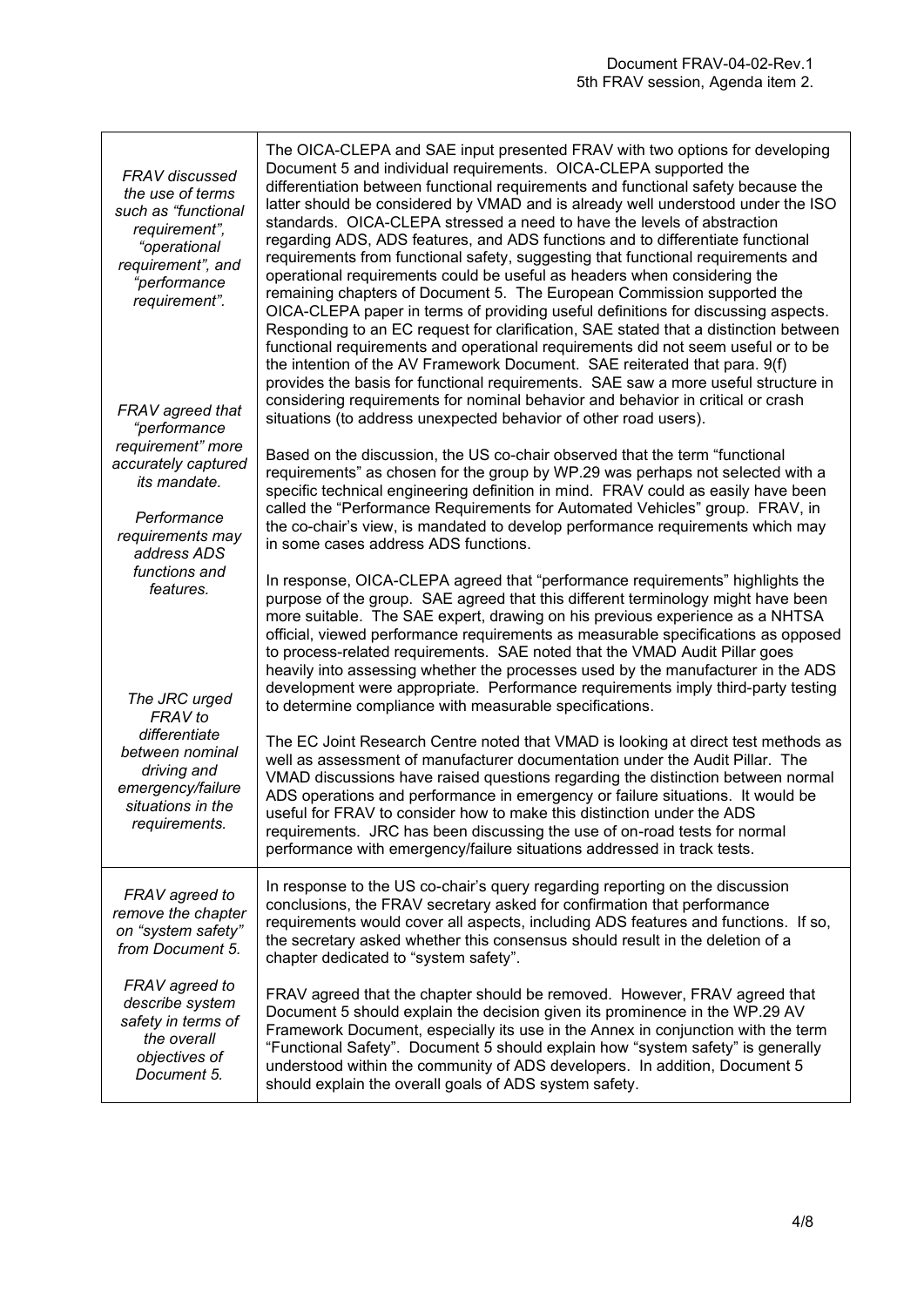| FRAV agreed to<br>discuss needs for<br>requirements to<br>support system<br>safety assessment<br>with VMAD.                                                                               | The EC requested clarification regarding the allocation of responsibilities between<br>FRAV and VMAD given the OICA-CLEPA input. OICA-CLEPA affirmed the<br>understanding the FRAV would establish requirements and VMAD would establish<br>methods to determine compliance with the requirements. However, OICA-CLEPA<br>noted that the VMAD assessment of functional and operational safety would involve<br>requirements related to the design phase such as whether the manufacturer has<br>performed hazard and risk analysis and/or implemented sufficient redundancies to<br>mitigate such risks during fault and normal operation. OICA-CLEPA believes that<br>VMAD should address this aspect.<br>The VMAD co-chair from Japan noted that the evaluation of system safety is an<br>objective of the group. In this regard, the co-chair stressed a need for requirements<br>to underpin such an evaluation. The co-chair stated that VMAD had not discussed<br>the issue (as described by OICA-CLEPA) internally. The co-chair proposed that<br>even for an aspect such as functional safety, there should be some underlying<br>requirements to support the assessment. The co-chair urged that the FRAV and<br>VMAD leaderships discuss the allocation of responsibilities for providing<br>requirements that would serve as a basis for the assessment of functional and<br>operational safety under the VMAD methods.<br>The EC supported the VMAD co-chair comment and stressed the importance of<br>defining the acceptable levels of residual risk. The EC suggested that such a<br>definition of acceptable risk was inherent in the mandate of FRAV. The EC<br>anticipated that this concept of acceptable residual risk would be addressed by<br>FRAV under the rubric of system safety. |
|-------------------------------------------------------------------------------------------------------------------------------------------------------------------------------------------|-------------------------------------------------------------------------------------------------------------------------------------------------------------------------------------------------------------------------------------------------------------------------------------------------------------------------------------------------------------------------------------------------------------------------------------------------------------------------------------------------------------------------------------------------------------------------------------------------------------------------------------------------------------------------------------------------------------------------------------------------------------------------------------------------------------------------------------------------------------------------------------------------------------------------------------------------------------------------------------------------------------------------------------------------------------------------------------------------------------------------------------------------------------------------------------------------------------------------------------------------------------------------------------------------------------------------------------------------------------------------------------------------------------------------------------------------------------------------------------------------------------------------------------------------------------------------------------------------------------------------------------------------------------------------------------------------------------------------------------------------------------------------------------------------------------|
| Japan proposed<br>that FRAV select a<br>method for<br>translating the high-<br>level safety<br>concepts of the AV<br>Framework<br>Document into<br>measurable<br>performance<br>criteria. | Japan presented document FRAV-04-13 discussing an overall requirement for<br>system safety representing the principal level for ADS safety. Japan proposed that<br>FRAV should translate the Safety Vision of the AV Framework Document <sup>1</sup> into<br>measurable performance criteria. Japan submitted that FRAV already has four<br>candidate methods for such criteria:<br>Competent and careful human-driver model<br>٠<br>State-of-the-art and technological feasibility<br>٠<br>Safety envelope<br>$\bullet$<br>Positive risk balance compared with human driver<br>$\bullet$<br>Japan proposed that FRAV consider the strengths and weaknesses of these and<br>possibly other methods to reach agreement on the optimal approach (whether one<br>method or a combination of the methods).<br>Japan provided a table that could be used to evaluate the methods based on the<br>following aims for requirements:<br>Improvement of road transport (individual and fleet)<br>$\bullet$<br>Performance-based<br>Technology-neutral<br>$\bullet$<br>Measurable criteria<br>Social acceptance<br>Feasibility<br>$\bullet$<br>Japan requested FRAV to consider filling in the table towards assessing the<br>methods for their strengths and weaknesses in meeting the safety goals.                                                                                                                                                                                                                                                                                                                                                                                                                                                                                                                 |

<sup>&</sup>lt;sup>1</sup> "The level of safety to be ensured by automated/autonomous vehicles implies that "an automated/autonomous vehicle shall not cause any non-tolerable risk", meaning that automated/autonomous vehicle systems, under their automated mode ([ODD/OD]), shall not cause any traffic accidents resulting in injury or death that are reasonably foreseeable and preventable."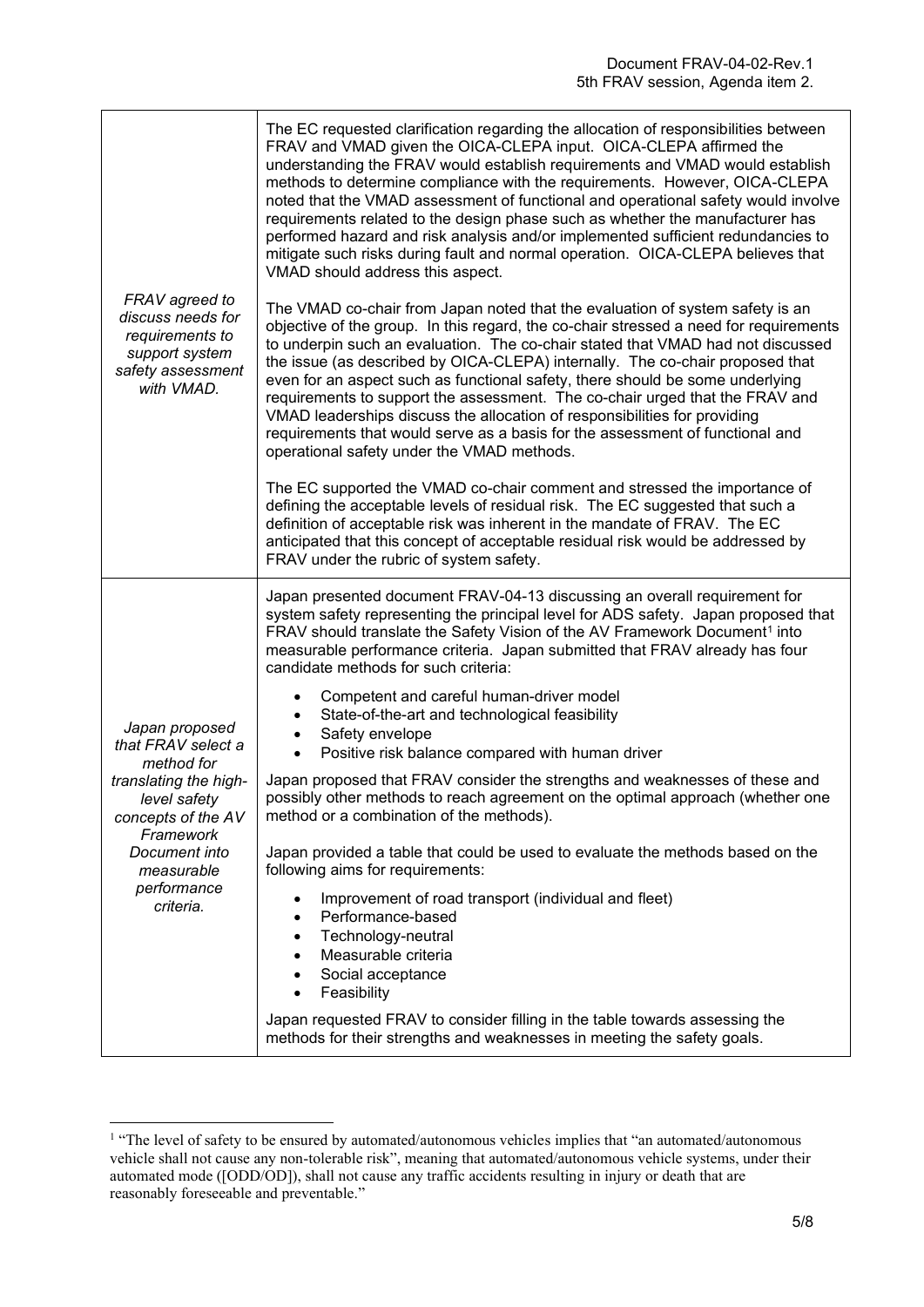| support transparency in the derivation of specifications.<br>Germany highlighted that defining "reasonably foreseeable and preventable"<br>(RFaP) depends upon the baseline perspective (foreseeable by whom or what and | Germany proposed<br>that FRAV should<br>translate the high-<br>level concepts of<br>the AV Framework<br>Document into<br>measurable<br>specifications<br>through a step-by-<br>step process of<br>derivation. | Germany presented document FRAV-04-15 explaining views on a top-down<br>approach to establishing individual requirements (ref. document FRAV-03-03).<br>Germany highlighted the Safety Vision and "system safety" paragraphs of the AV<br>Framework Document. <sup>2</sup> Germany noted that "free of unreasonable risk" implies the<br>existence of "reasonable risk" (i.e., acceptable residual risk). The Safety Vision<br>speaks to crashes caused by an ADS but not to ADS avoidance of crashes due to<br>the behavior of other road users. In both cases, there exists an element of human<br>judgment in defining "acceptable risk" and responding to other road user actions.<br>Germany presented a "V" model to describe a process moving from high-level<br>concepts under FRAV (upper left of the "V") towards more specific requirements<br>that would be used by VMAD test methods and eventually to address operation and<br>maintenance issues at the upper right side of the "V".<br>Germany suggested that it may be premature to discuss the methods for defining<br>performance criteria. Germany proposed to move through the "V" from concepts to<br>verifiable specifications that can be tested under the VMAD methods. The high<br>concept "does not cause unreasonable safety risks" would be refined to produce<br>specifications such as "avoid Scenario X or mitigate accident in Scenario Y" that<br>can be verified under testing. The verifiable specifications would be derived by<br>moving in steps to arrive at the optimal level of detail. Germany suggested that<br>FRAV begin with the high-level concepts and consider the methods highlighted by<br>Japan after the concepts had reached a specification level where performance<br>criteria would be needed. Germany believes that this iterative process would |
|--------------------------------------------------------------------------------------------------------------------------------------------------------------------------------------------------------------------------|---------------------------------------------------------------------------------------------------------------------------------------------------------------------------------------------------------------|-------------------------------------------------------------------------------------------------------------------------------------------------------------------------------------------------------------------------------------------------------------------------------------------------------------------------------------------------------------------------------------------------------------------------------------------------------------------------------------------------------------------------------------------------------------------------------------------------------------------------------------------------------------------------------------------------------------------------------------------------------------------------------------------------------------------------------------------------------------------------------------------------------------------------------------------------------------------------------------------------------------------------------------------------------------------------------------------------------------------------------------------------------------------------------------------------------------------------------------------------------------------------------------------------------------------------------------------------------------------------------------------------------------------------------------------------------------------------------------------------------------------------------------------------------------------------------------------------------------------------------------------------------------------------------------------------------------------------------------------------------------------------------------------------------------------------------------------------------------|
|                                                                                                                                                                                                                          |                                                                                                                                                                                                               | preventable based on what criteria or technology). In this regard, RFaP needs to                                                                                                                                                                                                                                                                                                                                                                                                                                                                                                                                                                                                                                                                                                                                                                                                                                                                                                                                                                                                                                                                                                                                                                                                                                                                                                                                                                                                                                                                                                                                                                                                                                                                                                                                                                            |

<sup>&</sup>lt;sup>2</sup> Supra footnote 1. Para.  $9(a)$ : "When in the automated mode, the automated/autonomous vehicle should be free of unreasonable safety risks to the driver and other road users and ensure compliance with road traffic regulations."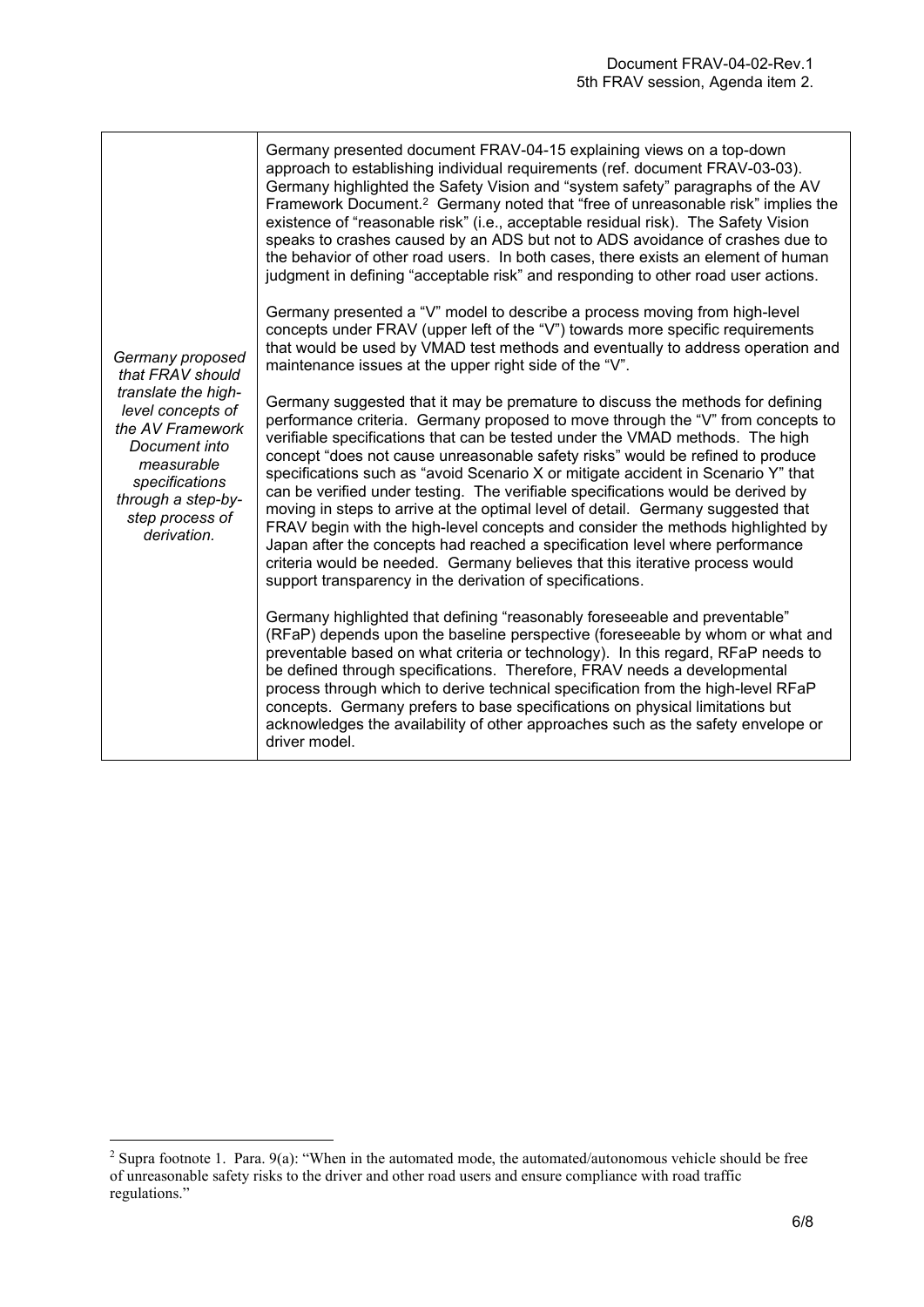| <b>FRAV</b> discussed<br>the possible<br>methods for<br>defining<br>performance<br>specifications. | The Netherlands asked whether "technical specification" is the right term for<br>describing the RFaP given overall safety goals that could involve more than<br>technical specifications for an ADS. The US co-chair suggested that the<br>specifications might be described as being "objective" or "measurable". Germany<br>supported the use of "measurable" but stressed the need for an agreed<br>methodology to derive the specifications.                                                                                                                                                                                                                                                                                                                                                                                                                                                                                                                 |
|----------------------------------------------------------------------------------------------------|------------------------------------------------------------------------------------------------------------------------------------------------------------------------------------------------------------------------------------------------------------------------------------------------------------------------------------------------------------------------------------------------------------------------------------------------------------------------------------------------------------------------------------------------------------------------------------------------------------------------------------------------------------------------------------------------------------------------------------------------------------------------------------------------------------------------------------------------------------------------------------------------------------------------------------------------------------------|
|                                                                                                    | The Netherlands proposed that avoidance of situations with a probability to lead to<br>a collision (as noted in Germany's presentation) should receive particular attention.                                                                                                                                                                                                                                                                                                                                                                                                                                                                                                                                                                                                                                                                                                                                                                                     |
|                                                                                                    | The US co-chair observed that criteria based on the concept of a "good driver" may<br>be difficult given differences in views on driving behavior across different countries<br>and cultures. Specifications based upon human driving performance measures<br>could be difficult to define and implement under a global approach.                                                                                                                                                                                                                                                                                                                                                                                                                                                                                                                                                                                                                                |
|                                                                                                    | Japan stressed the importance of reaching practical conclusions on defining the<br>meaning of "safe enough". As a first step, Japan believes that minimum ADS<br>performance should be equal to that of a careful and competent human driver.<br>Japan anticipates that social acceptance of ADS may eventually result in demands<br>for higher levels of performance than a diligent human driver based on ADS<br>technical capabilities.                                                                                                                                                                                                                                                                                                                                                                                                                                                                                                                       |
|                                                                                                    | Germany supported the US co-chair perspective, preferring to focus on physical<br>performance limits. The specifications might be informed by levels achieved by<br>human drivers, but global specifications would be better defined based upon<br>measurable performance described in technical terms.                                                                                                                                                                                                                                                                                                                                                                                                                                                                                                                                                                                                                                                          |
|                                                                                                    | The VMAD co-chair from the Netherlands cited a model developed by the<br>International Commission for Driver Testing (CIECA) that specifies the capabilities<br>required to operate a vehicle. Driving behaviors may differ across markets but the<br>requirements for basic capabilities appear to be similar across countries.                                                                                                                                                                                                                                                                                                                                                                                                                                                                                                                                                                                                                                 |
|                                                                                                    | OICA-CLEPA supported the top-down approach to defining requirements and the<br>aim to translate "reasonable and preventable" into measurable performance<br>specifications. However, OICA-CLEPA noted that the "V" model developed at the<br>first FRAV session in Berlin supported the development of broad, high-level<br>requirements applicable across most, if not all, ADS configurations. FRAV would<br>develop more detailed specifications in cases where they are needed under the<br>VMAD assessment methods. OICA-CLEPA expressed concern that the method<br>proposed by Germany would imply a cascading effort to derive technical<br>specifications for configurations of ADS and their performance. OICA-CLEPA<br>recalled that FRAV aimed to avoid this method because previous WP.29 efforts<br>(e.g., UN R79, UN R157) have shown it to be impractical and unsustainable in the<br>long term and likely to result in conflicting requirements. |
|                                                                                                    | OICA-CLEPA also expressed concern that the examples of "avoiding Scenario X or<br>mitigating Scenario Y" would interfere with the VMAD work. OICA-CLEPA<br>supported an FRAV focus on performance requirements for use under the VMAD<br>methods which involve scenario-based assessments. OICA-CLEPA cautioned<br>against confusing the FRAV focus with consideration of scenarios and scenario-<br>based assessments.                                                                                                                                                                                                                                                                                                                                                                                                                                                                                                                                          |
|                                                                                                    | SAE noted that the measurement of human-relative safety is not a simple matter<br>but supported the presentations from Japan and Germany for orienting discussions.<br>SAE supported the step-by-step approach towards defining the appropriate level of<br>specifications for performance.                                                                                                                                                                                                                                                                                                                                                                                                                                                                                                                                                                                                                                                                      |